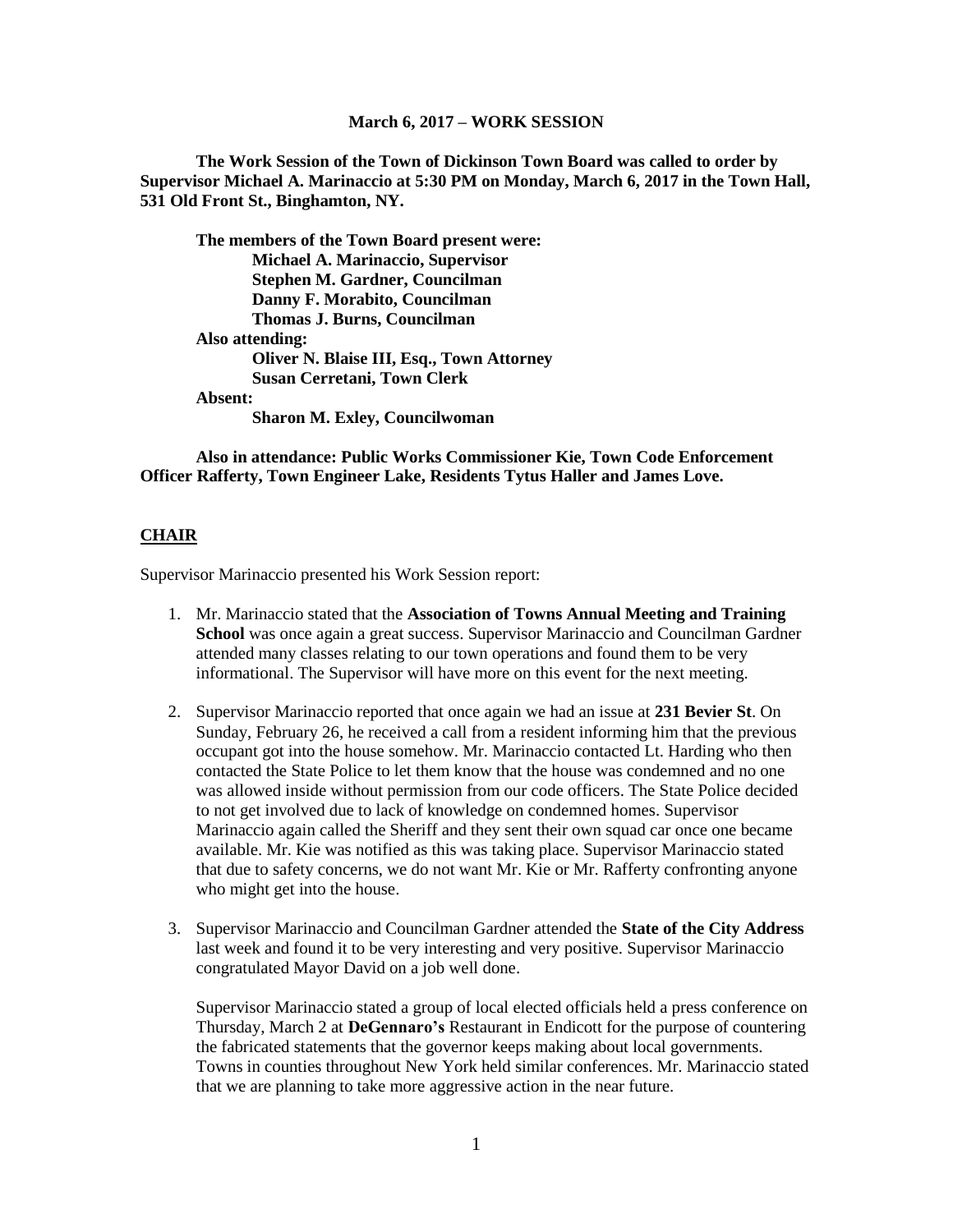Supervisor Marinaccio offered the floor to resident Tytus Haller who voiced his concerns regarding parking issues on Terrace Drive in Sunrise Terrace. Mr. Haller pointed out that there are obstructed visibility safety issues on the inside loop portion of Terrace Drive and suggested parking be eliminated in that area or moved to the other side of the street. The second issue that Mr. Haller brought to the board's attention is that there is not a "no parking" area in front of the stop sign on Iris Drive approaching Terrace Drive. Supervisor Marinaccio asked that Public Works Commissioner Kie and Code Enforcement Rafferty do an assessment, make recommendations and bring back to the board for discussion next week.

Supervisor Marinaccio informed the board that Councilwoman Exley's mother Elizabeth Roche, passed away on Thursday, March 2<sup>nd</sup>.

Supervisor Marinaccio welcomed **Broome County Deputy Executive** Kevin McManus. Mr. McManus reviewed the County Executive's State of the County Address. He touched on 4 areas of concern:

- **FINANCE**
	- o The Comptroller has stated that Broome County has been fiscally stressed for the last three years. At the end of 2015 the fund balance was approximately \$5.5 million. The projection is that there will be approximately \$4- 4.5 million left at the end of 2016, partly due to a one time casino fee of \$3.7 million.
	- o There are concerns about future floods, sales tax not coming in as projected, and ACA repeal ( if repealed that translates into a \$3 million loss in revenue)
	- o A hiring freeze has been instituted. Consolidating as many positions as possible. A traveling freeze has been instituted for any travel that is not for a mandated program.
	- o Broome County Legislature Chairman Dan Reynolds has requested a full indepth audit by the State Comptroller.
	- o New Purchasing Director has instituted internal and external purchasing procedures working with department heads to streamline the process. Training programs have been initiated.
	- o Shared services committee has been put together.

## **JOBS**

- o Labor force shrinking 6,000 jobs have been lost over the last several years.
- o 1,500 jobs are available but not filled due to lack of training
- o Plan to build a one stop center for veterans
- o Developing a new Broome County website

#### **AIRPORT**

- o Industry driven
- o Recently lost two airlines
- o Pilot shortage because of requirements regarding flight hours
- o Airport Commissioner and deputy are developing a strategic action plan to include public relations, marketing and getting air service
- o Exploring the possibility of a SUNY Broome aircraft maintenance program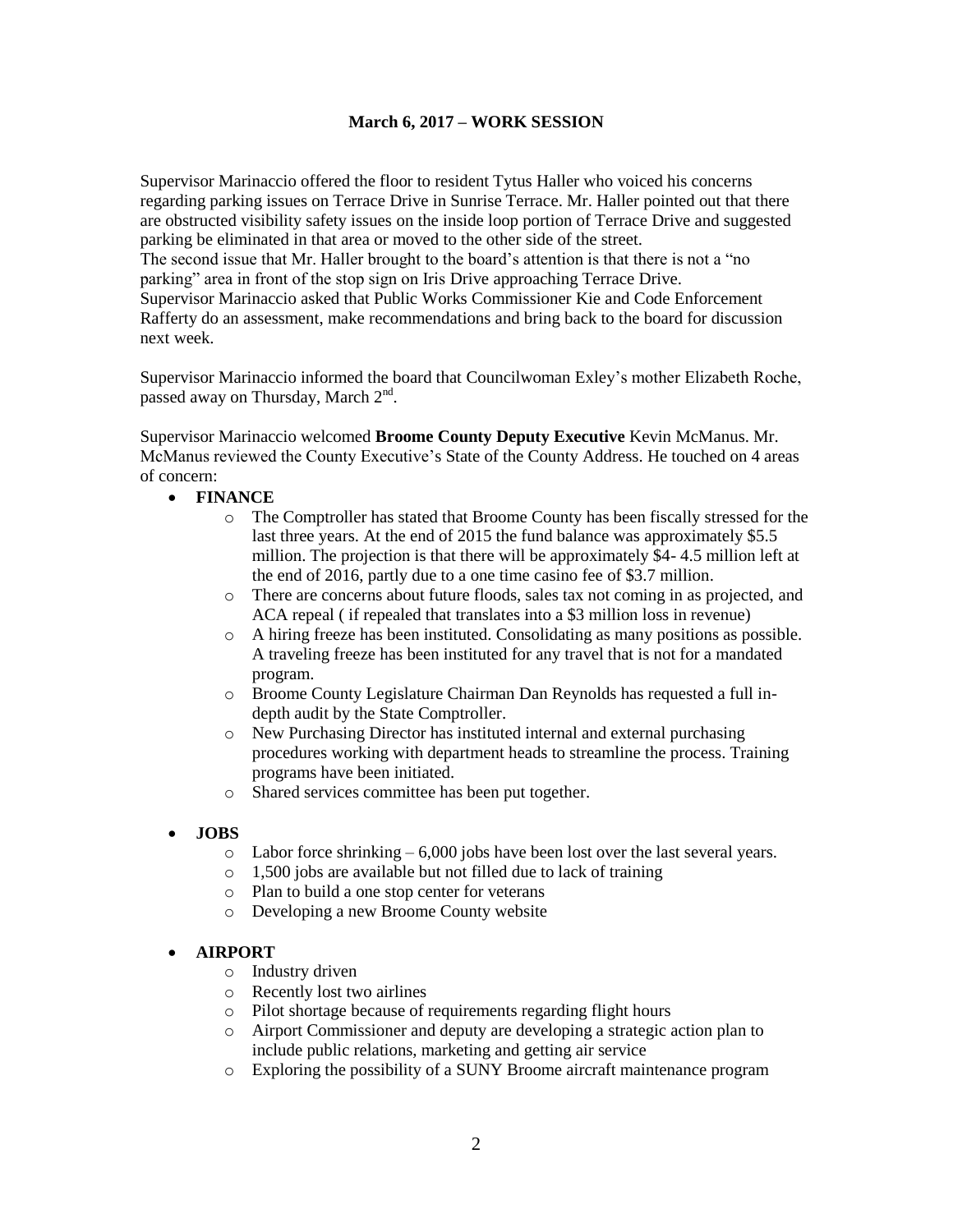## **OPIOID CRISIS**

- o The County Executive has declared the opioid epidemic a public health emergency.
- o 76 deaths due to drug overdoses last year
- o Broome County has the highest property theft crime rate in the state and is directly related to the drug crisis.
- o The Health Director has been named the lead on the Broome Opioid Abuse Council which is the drug task force
- o Costing millions in dollars in jail costs and increased coroner fees
- o Narcan is being tracked by agency and by where and how much was administered.
- o Prescriptions led to this crisis
- o Governor has proposed several treatment centers

#### **COMMENTS:**

Mr. Marinaccio stated that the Town of Dickinson has a 400 thousand square foot building available on Glenwood Rd. that would be ideal as a treatment center.

Councilman Morabito asked Mr. McManus whether there had been any discussion regarding consolidating airports. Mr. McManus unfortunately that is going to be a long term project. Most of our people are going to Syracuse. Syracuse airport just received 40 million dollars to update the airport. Elmira makes no money off of **Allegiant Airline**. Elmira is trying to build an activity at the airport and make money on the parking and concessions. After all, 40 million dollars was pumped into their airport.

Resident Jim Love questioned the timetable regarding the shutdown of the **Greater Binghamton Airport** main runway for a month for repairs. He believes it is putting a band aid on the problem. He remarked that the airline industry is changing and he feels a decision must be made as a county and as a community to select one airport whether it is the Elmira, Ithaca or the Greater Binghamton Airport, because all three of them cannot be sustained. Councilman Morabito noted that business industry is changing also in that travel has deceased and being replaced with telepresence.

Mr. Love also voiced his displeasure with the management of the Joint Sewage Treatment Plant.

In conclusion, Mr. McManus thanked the Board and noted that he and the County executive are making the rounds to 25 or 26 municipalities. Mr. Marinaccio thanked Mr. McManus for his presentation.

## **ATTORNEY**

## **AGREEMENT BETWEEN TOWN OF DICKINSON AND THE BROOME COUNTY DOG SHELTER**

Attorney Blaise asked Town Clerk Cerretani to research whether the board passed a resolution authorizing the agreement between the Town of Dickinson and the Broome County Dog Shelter. If not, it will be put on next week's agenda for approval.